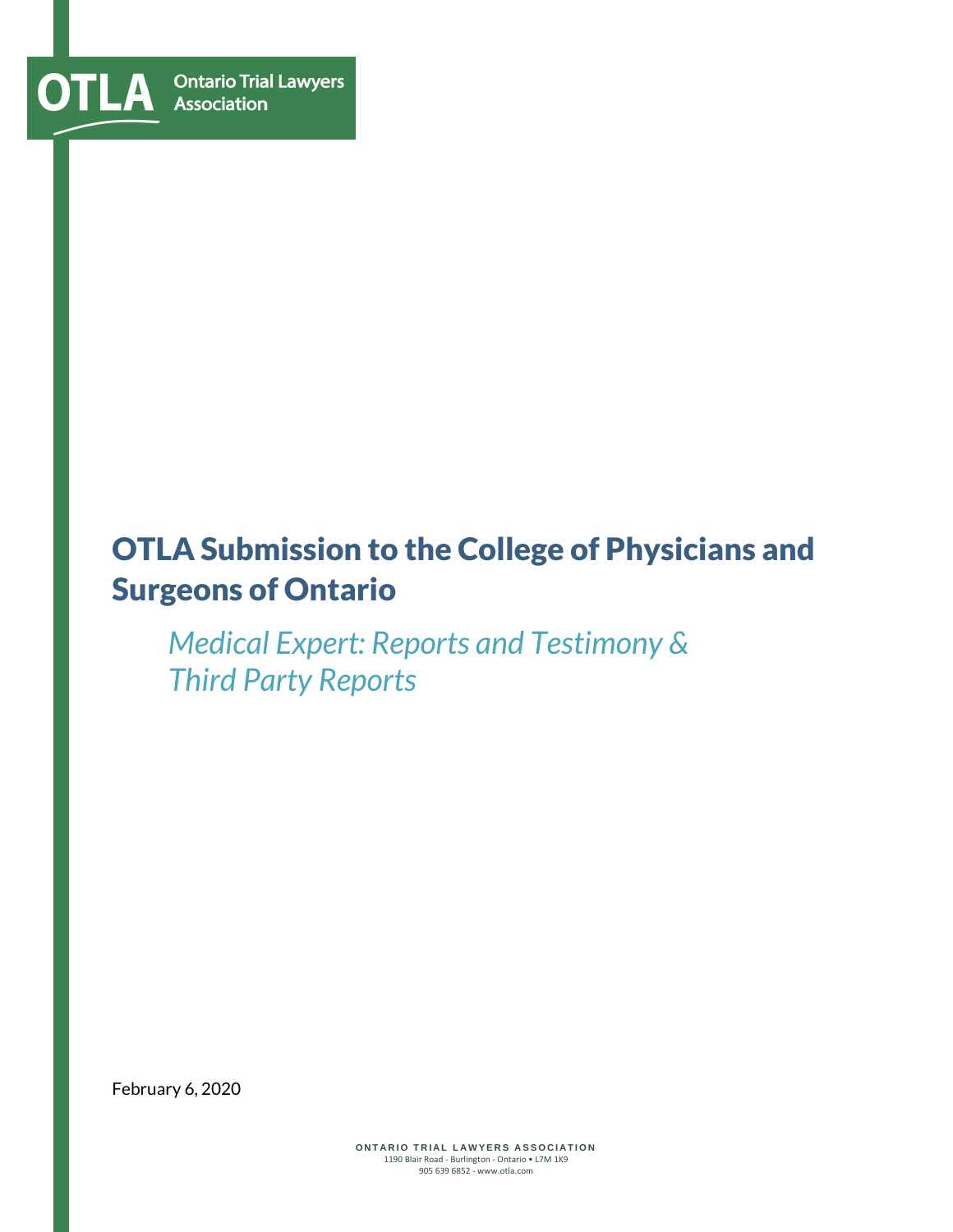The Ontario Trial Lawyers Association appreciates the opportunity to make submissions to the College of Physicians and Surgeons of Ontario (the "CPSO") on its review of the policies to the medical profession on Third Party Reports ("Third Party Reports Policy") and Medical Experts: Reports and Testimony ("Medical Expert Policy").

The Ontario Trial Lawyers Association (OTLA) was formed in 1991 by lawyers acting for plaintiffs. Our purpose is to promote access to justice for all Ontarians, preserve and improve the civil justice system, and advocate for the rights of those who have suffered injury and losses as the result of wrongdoing by others, while at the same time advocating aggressively for safety initiatives.

Our mandate is to fearlessly champion, through the pursuit of the highest standards of advocacy, the cause of those who have suffered injury or injustice. Our commitment to the advancement of the civil justice system is unwavering.

OTLA's members are dedicated to the representation of wrongly injured plaintiffs across the province and country. OTLA is comprised of lawyers, law clerks, articling students and law students. OTLA frequently comments on legislative matters, and has appeared on numerous occasions as an intervener before the Court of Appeal for Ontario and the Supreme Court of Canada.

# **OTLA's Position**

Both policies being reviewed by the CPSO in this current consultation are extremely important to our members, our clients and society at large. OTLA has chosen to address both policy consultations in this one submission as there is significant overlap in both policies. At their heart, these policies seek to ensure that physicians who chose to write a report or perform an independent medical examination ("IME") do so in a manner that meets the expectations of the profession and does not do improper harm to the individual who is being assessed.

Many patients, government institutions, schools, employers and insurance companies rely upon physicians to provide third party reports. These reports provide health-related information or opinions on an individual which might otherwise be unavailable. OTLA commends the CPSO for recognizing the importance of and the unique issues with these types of reports in its Third Party Reports Policy.

Equally, OTLA applauds the CPSO's recognition of the importance of medical expert reports and testimony in its Medical Expert Policy. Medical experts provide courts and tribunals with specialized medical knowledge. Medical experts are an integral part of our civil justice system. However, as discussed below, it is important for physicians, who chose to prepare an expert report, to understand the importance of the task they are undertaking.

## **The Physician's Role: Impartiality and Objectivity**

Physician experts are important to our justice system. They provide "a ready-made inference which the judge and jury, due to the technical nature of the facts, are unable to formulate".<sup>1</sup> To be admissible, the expert's opinion must satisfy the following criteria:

<sup>1</sup> *R. v. Abbey*[, \[1982\] 2 S.C.R. 24](https://scc-csc.lexum.com/scc-csc/scc-csc/en/item/2447/index.do) at page 42.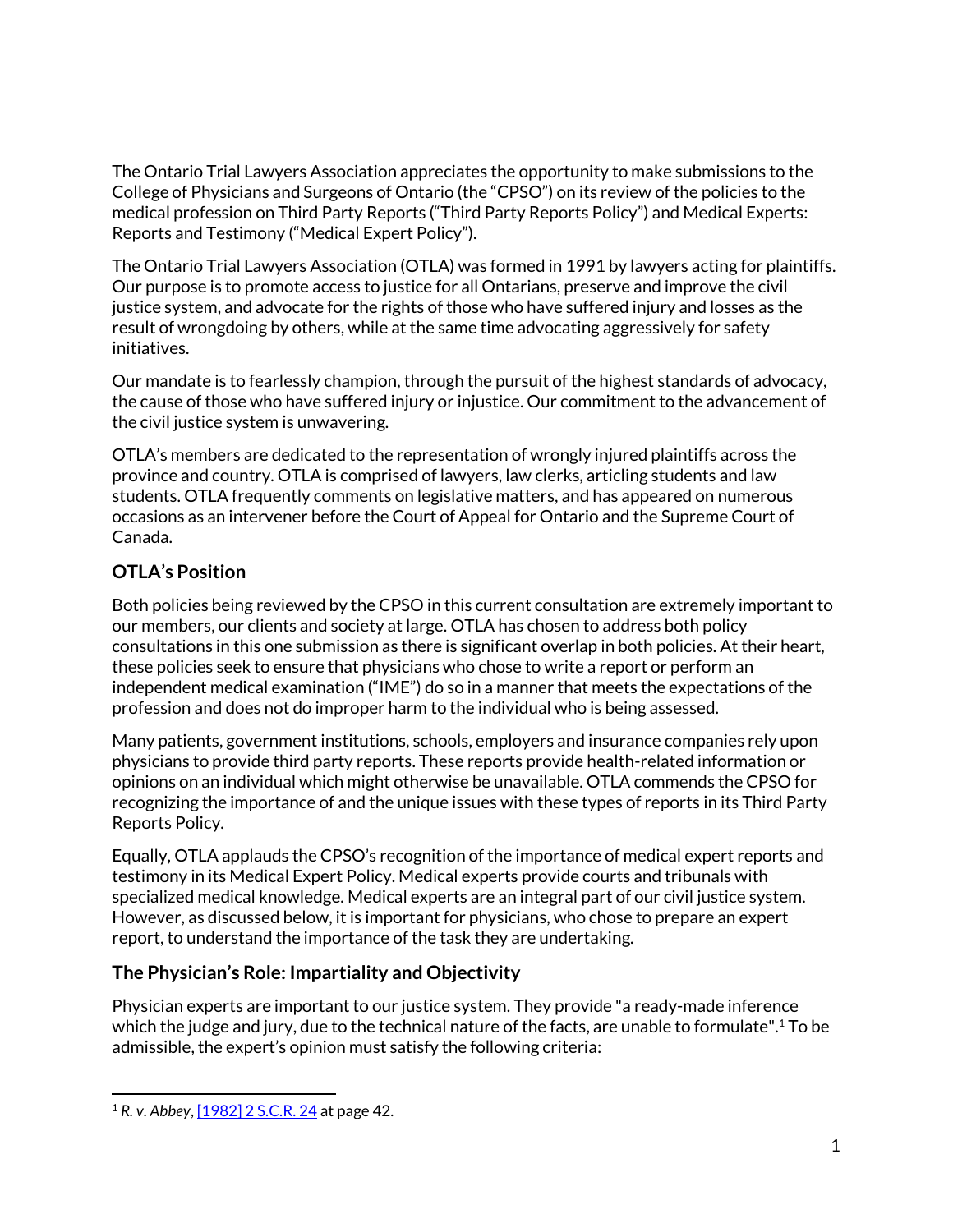- 1. The subject-matter of the expert's inquiry must be such that ordinary people are unlikely to form a correct judgment about it, if unassisted by the expert; and
- 2. The expert offering expert evidence must have gained his special knowledge by a course of study or previous habit which secures his habitual familiarity with the matter in hand.<sup>2</sup>

Both policies emphasize that physician authors of expert reports or third party reports "must" do so in an "objective" manner. OTLA commends the CPSO for using such strong language in both policies. However, OTLA is concerned that the Third Party Reports Policy does not also add the qualifier that any opinion expressed by a physician in a third party report where he or she is acting as an independent medical examiner should also be impartial. This is striking given the Medical Expert Policy makes clear that a report prepared by a medical expert must be not only objective, but also impartial.

A report prepared by an independent medical examiner may ultimately be utilized in the courts or tribunal and, in any event, can affect the examinee's livelihood, benefits or the treatment that the individual receives. As a result, OTLA recommends that the CPSO amend the Third Party Reports Policy to make it consistent with the Medical Expert Policy. The Third Party Reports Policy should include that any report prepared by a independent medical examiner **must be objective** *and impartial*.

Glaringly lacking from the Third Party Reports Policy, is the clarity to the membership of the importance of physicians preparing reports that are fair, objective, independent and impartial, and what that practically means. Physicians should be given a clear indication of what these terms mean, especially *objectivity* and *impartiality*. The definition for these terms should include a reference to the "acid test" set out in the recently released Supreme Court of Canada (S.C.C.) case of *White Burgess Langille Inman v. Abbott & Haliburton.* 3 In *White Burgess*, the S.C.C. defined impartiality and independence of an expert and laid out the "acid test" for admissibility as follows:<sup>4</sup>

Underlying the various formulations of the duty are three related concepts: impartiality, independence and absence of bias. The expert's opinion must be impartial in the sense that it reflects an objective assessment of the questions at hand. It must be independent in the sense that it is the product of the expert's independent judgment, uninfluenced by who has retained him or her or the outcome of the litigation. It must be unbiased in the sense that it does not unfairly favour one party's position over another. **The acid test is whether the expert's opinion would not change regardless of which party retained him or her** [emphasis added].

Both policies need to reinforce this principle: that the physician's report should be written in such a manner that the opinion would **not** change "regardless of which party retained him or her". Unfortunately, that is not the reality that many of our members, and the courts, are facing on a

<sup>2</sup> *Kelliher v. Smith*, [\[1931\] S.C.R. 672](https://decisions.scc-csc.ca/scc-csc/scc-csc/en/item/2767/index.do) at page 684.

<sup>3</sup> *White Burgess Langille Inman v. Abbott and Haliburton Co.*[, 2015 SCC 23](https://scc-csc.lexum.com/scc-csc/scc-csc/en/item/15328/index.do) (S.C.C.), [hereinafter referred to as "*White Burgess*"].

<sup>4</sup> *White Burgess* a[t para. 32.](https://scc-csc.lexum.com/scc-csc/scc-csc/en/item/15328/index.do)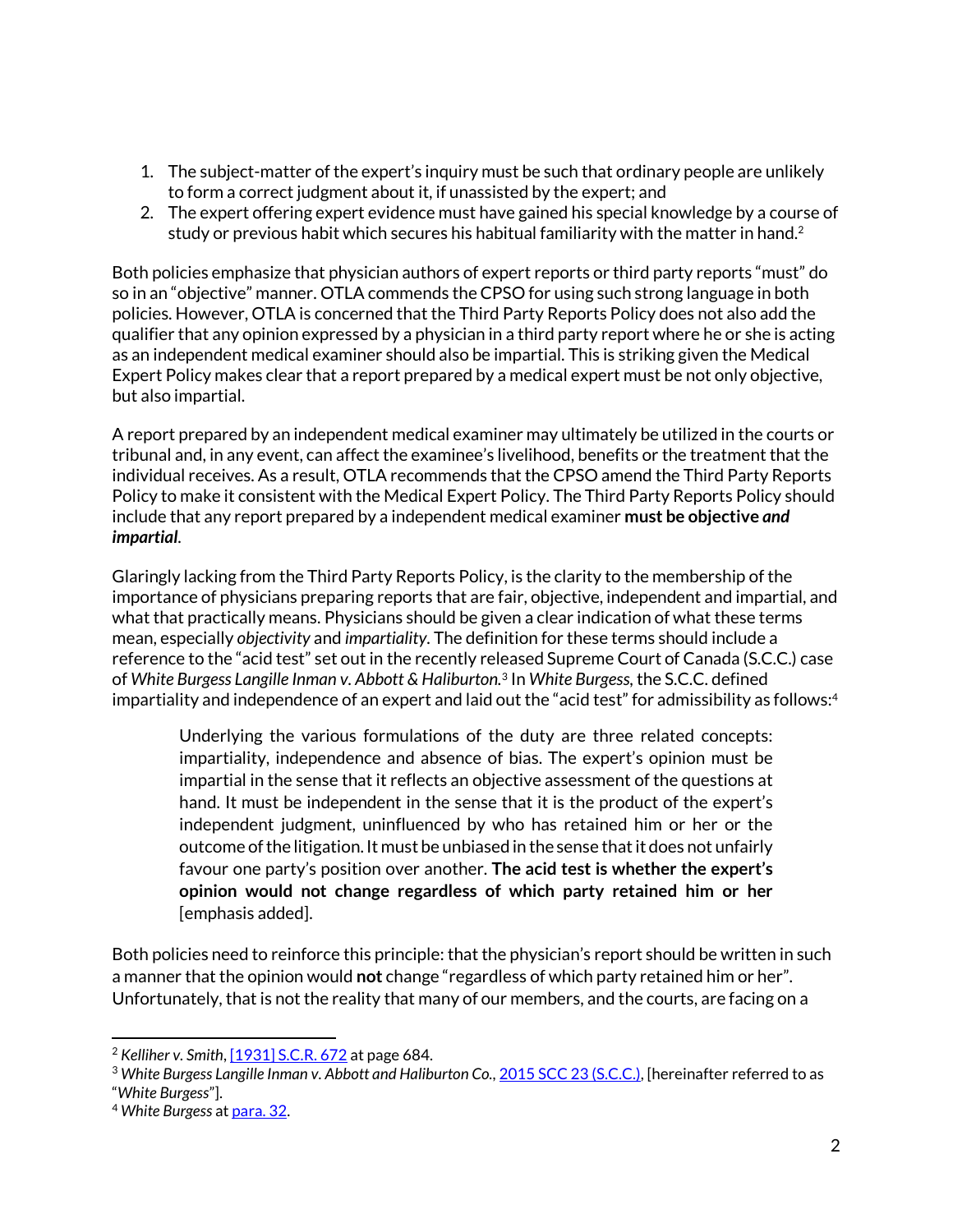daily basis. Over the last several years, there has been a proliferation of the use of "hired-gun" experts in Ontario courtrooms. The so-called hired-gun expert modifies his or her medical evidence based on whomever pays that expert's account, even if that opinion is patently false. The use of competing hired-gun expert opinions make the job of the trier-of-fact more difficult*.* The proliferation of an entire industry of hired-gun experts, whose primary source of income is providing reports to be used as advocacy tools and ongoing litigation cases, is not only regrettable, but has also resulted in the loss of public confidence in the effectiveness and impartiality of the courts. The question of whether hired-gun experts are acting as advocates rather than neutral and impartial witnesses has also come under media scrutiny in a series of articles in both the National Post and the Globe and Mail.<sup>5</sup>

The negative impact of hired-gun experts was highlighted by the Ontario Court of Appeal in *Bruff-*Murphy v. Gunawardena.<sup>6</sup> Ultimately, a new trial was ordered because of the damage caused to the administration of justice by allowing the testimony of a biased, hired-gun expert who was found to be wholly unsuitable to provide evidence. In that decision, the court found: *<sup>7</sup>*

[72] It is impossible to gauge with certainty the impact of Dr. B's testimony. The fact that he was one of only two witnesses to testify for the defence suggests that his testimony may well have been an important factor in the jury's analysis of the case. In any event, a focus on the inability to measure the precise prejudice caused by the testimony misses the point entirely, which is that there has been a miscarriage of justice in this case. This court has a responsibility to protect the integrity of the justice system. This is not a "no harm, no foul" situation. No doubt, another trial will be costly and time consuming, but it is necessary because the defence proffered the evidence of a wholly unsuitable expert witness.

OTLA recognizes that physicians who agree to act as medical experts or participate as independent medical examiners play an important role in our system. Without medical experts, our members could not prove that their clients were victims of medical malpractice. Without expert opinions, our members could not successfully establish the damages that are appropriate for their clients who have been injured in motor vehicle accidents ("MVAs"). However, to the extent that the CPSO becomes aware of a physician acting as a hired-gun through either a reported decision, an article or an independent complaint, the CPSO should, after a full investigation, consider utilizing its powers to sanction that physician member. OTLA's expectation is that with reformulations of both policies to emphasize the need for and importance of

<sup>5</sup> See for instance, *Hired Gun in a lab Coat: How medical experts help car insurers fight accident claims* (National Post, originally published January 5, 2017 a[t https://nationalpost.com/news/hired-gun-in-a-lab-coat-how](https://nationalpost.com/news/hired-gun-in-a-lab-coat-how-medical-experts-help-car-insurers-fight-accident-claims)[medical-experts-help-car-insurers-fight-accident-claims\)](https://nationalpost.com/news/hired-gun-in-a-lab-coat-how-medical-experts-help-car-insurers-fight-accident-claims) Also see *Licenced to bill: How doctors profit from injury assessments that benefit insurers* (Globe and Mail, originally published December 1, 2017) at [https://www.theglobeandmail.com/news/investigations/doctors-insurance-independent-medical](https://www.theglobeandmail.com/news/investigations/doctors-insurance-independent-medical-examinations/article37141790/)[examinations/article37141790/.](https://www.theglobeandmail.com/news/investigations/doctors-insurance-independent-medical-examinations/article37141790/)

<sup>6</sup> *Bruff-Murphy v. Gunawardena* [, 2017 ONCA 502.](https://www.canlii.org/en/on/onca/doc/2017/2017onca502/2017onca502.html?resultIndex=1)

<sup>7</sup> *Bruff-Murphy v. Gunawardena* [, 2017 ONCA 502](https://www.canlii.org/en/on/onca/doc/2017/2017onca502/2017onca502.html?resultIndex=1) at para. 72.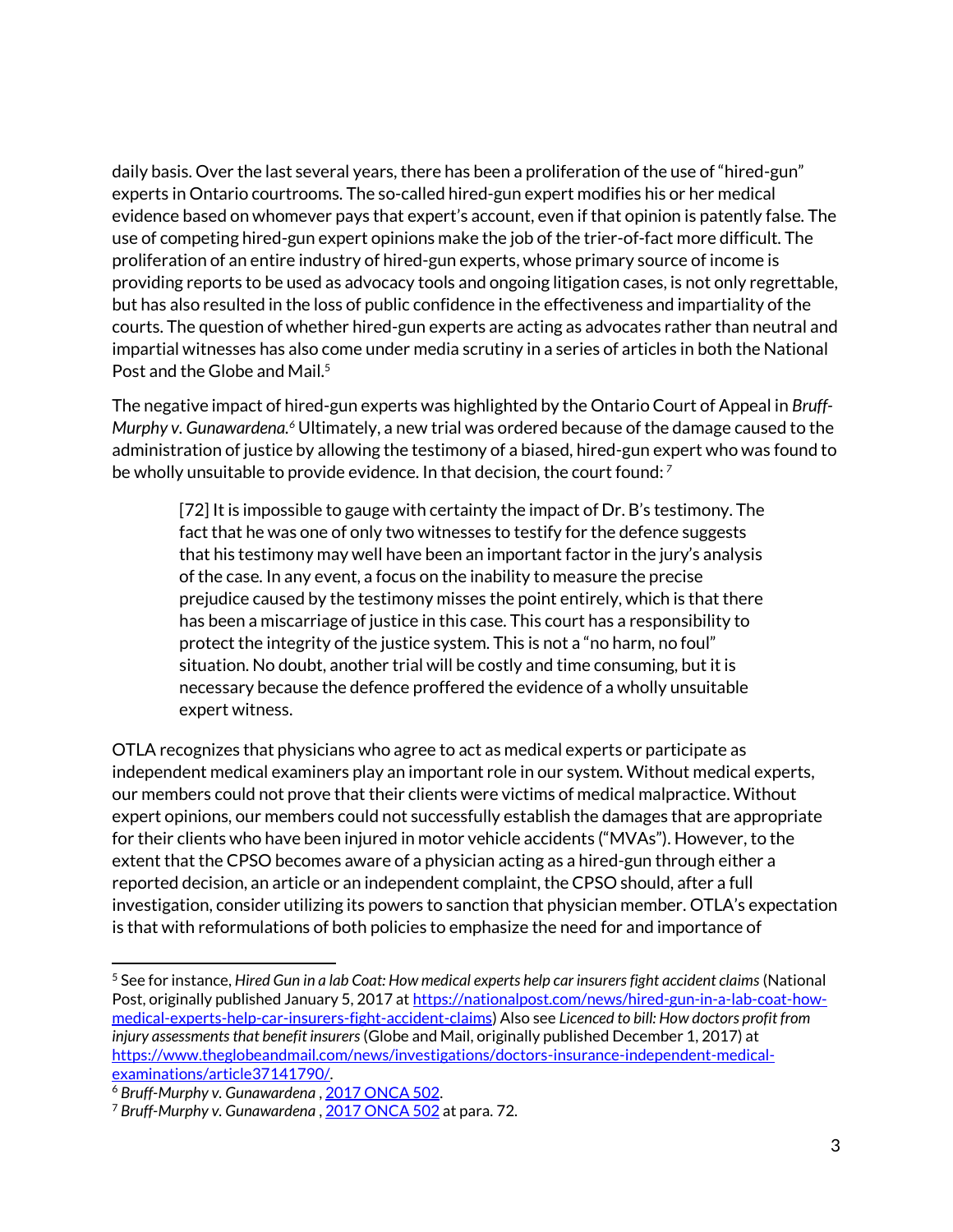objectivity and impartiality in expert reports and IME reports, along with the CPSO taking a harder stance against the bad players in the industry, hired-guns will become a thing of the past.

#### **Instructions & Transparency**

OTLA commends the CPSO for its recognition of the importance of understanding and clarifying instructions from the requesting party. Equally important, however, is advising members of the limits with respect to instructions. While open communication between the requesting party and the medical expert or examiner is encouraged, there are limits on the extent of the involvement of the requesting party. Ultimately, the medical expert or independent medical examiner must come to his or her own opinion. The CPSO should remind its members that remaining fair, objective and impartial will ensure that the trier of fact or individual reading the report finds the expert credible.

In the recent Licence Appeal Tribunal decision of *Kielesinski v. Allstate Insurance*, the adjudicator found it "troubling" conduct that the psychiatrist, who had performed an IME of a MVA victim, changed his assessment from one which would see the accident victim receiving compensation in his draft report to one that would see no compensation being received by the time of his final report and testimony.<sup>8</sup> As a result of this significant discrepancy in evaluations, which only came to light because of disclosure of draft reports, the testimony of the expert was discounted at the hearing. More importantly, future testimony from this expert may also be called into question as a result of this finding. As this case highlights, the CPSO should consider reminding its members in both policies and in its Advice to the Profession document that a finding that an expert cannot be relied upon may affect the professional reputation of that physician.

## **Scope of Expertise**

OTLA agrees with the recommendations in both policies that a physician should only opine in areas within his or her scope of expertise. However, lacking in either policy is the CPSO's caution to its physicians when opining on the credibility of an individual he or she is evaluating. OTLA members have observed a disturbing trend of medical experts and examiners opining on matters related to the examinee's credibility. These opinions step into areas reserved for the trier of fact; these reports use argument in the guise of opinion. Medical experts should not comment on the credibility of the examinee.

The Waddell Signs<sup>9</sup> are a good example of where this can happen. The Waddell Signs are occasionally used by expert doctors as a means to justify opining on the credibility of the patient. They should not be used for this purpose. There is medical literature to support the position that positive Waddell Signs do not signify malingering. <sup>10</sup> By commenting on the credibility of the

<sup>8</sup> *Kielesinski v. Allstate Insurance,* 2019 ONLAT 17-008646/AABS (File No. 17-008646/AABS) at para. 52.

<sup>&</sup>lt;sup>9</sup> Named after G. Waddell from his article co-authored by J.A. McCulloch, E. Kummel & R.M. Venner "Nonorganic physical signs in low back pain" (1980) 5 Spine 117; The Waddell Signs can be used to detect whether or not there is a non-organic cause of a patient's pain.

 $10$  D. Fishbain et al., "A Structured Evidence-Based Review on the Meaning of Nonorganic 47 Physical Signs: Waddell Signs" (2003) Pain Medicine 141; D. Fishbain, R. B. Cutler, H. L. Rosomoff, & R. Steele Rosomoff, "Is There a Relationship Between Nonorganic Physical Findings (Waddell Signs) and Secondary Gain/Malingering?" (2004) 20 Clinical Journal of Pain 399.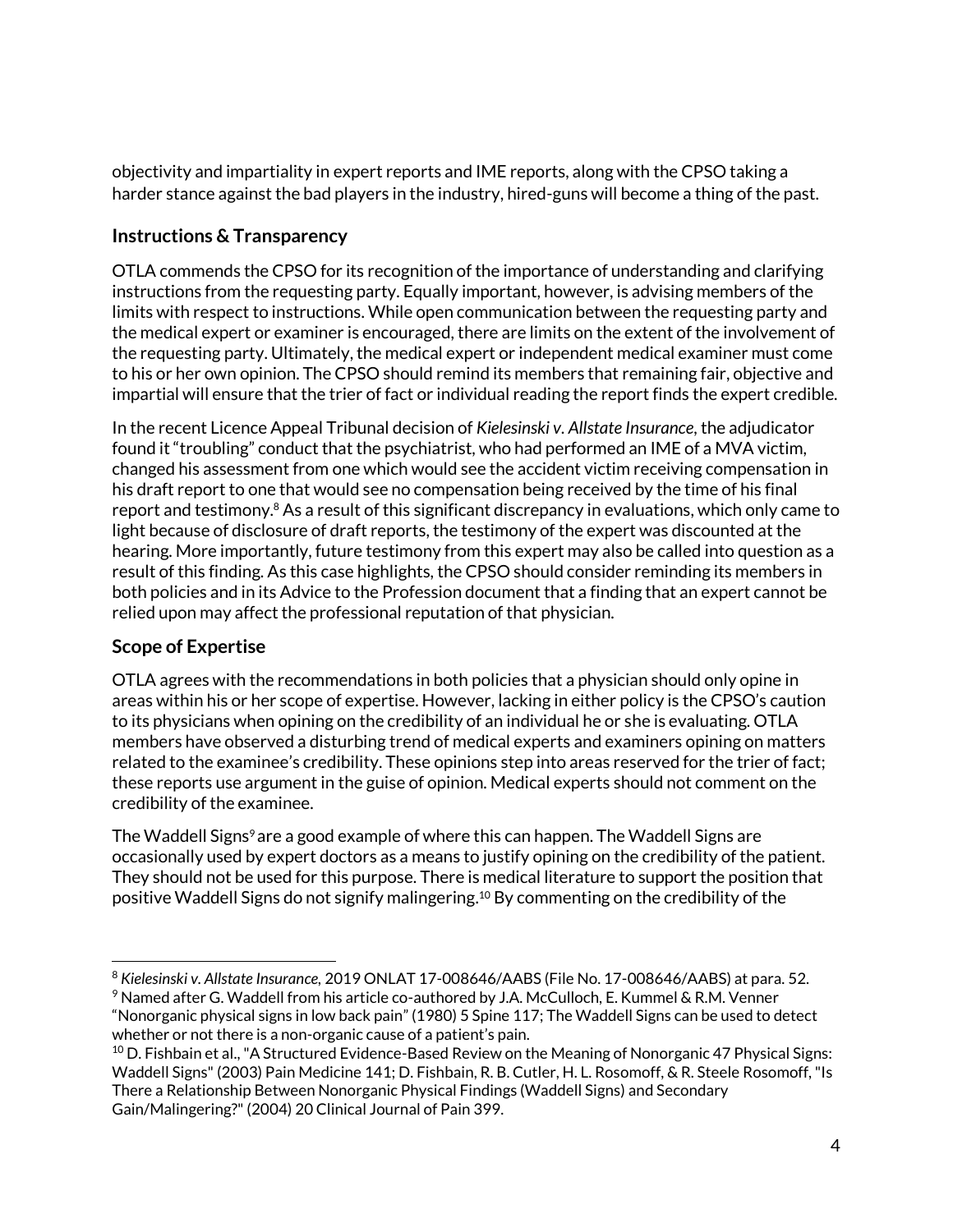examinee, the expert assumes the role of advocate, which will undermine his or her credibility with the trier of fact.

OTLA recommends that in reinforcing the importance of only opining on areas within his or her scope of expertise both policies should be amended to caution members against making any interpretations or making any comments not pertinent to the expert's assessment or report. The CPSO should consider adopting the language utilized by the Quebec Code of Ethics of Physicians which states in part at section  $67:11$ 

A physician acting on behalf of a patient or a third party as expert or assessor, must:

…

(2) avoid obtaining any information from that person or making any interpretations or comments not pertinent to the subject of the assessment or expert's opinion;

(3) communicate to third parties only the comments, information or interpretations necessary for answering the questions raised by the requested assessment or expert's opinion…

#### **Ghostwriting**

One area neither policy seems to address is the serious problem of ghostwriting of reports.

OTLA has seen the proliferation of this practice in recent years, especially in the context of thirdparty IMEs. Ghostwriting involves an unidentified author preparing a key aspect of a medical report, often the qualitative testing performed on the individual being assessed and/or a summary of the patient's medical history. Ghostwriting may also involve assessment companies editing and revising expert medical reports both with and without the expert's knowledge and/or final approval. The testing, summary, analysis and edits are then incorporated into the physician's report and the physician signs off on it as his or her own work product.

Although likely not a new practice, the impropriety of ghostwriting is now coming to light within the litigation system. Examples of this practice have been cited in a number of court cases. For example, Master MacLeod in the case of *Levecchia v. McGinn<sup>12</sup>* referring to the decision of *El-Khodr v. Lackie*, noted that an expert at trial admitted on cross-examination that much of her report was actually written by a "quality assurance" individual at the assessment company for which she worked. The issue of ghostwriting is not only a problem in the civil litigation context, but also in other areas such as family law. In *Children's Aid Society of London and Middlesex v. B.<sup>13</sup> ,* a number of non-experts played a substantial role in the expert's assessment and final report. The expert admitted on cross examination that staff members at the center, for which he worked, had input to

<sup>11</sup> <http://legisquebec.gouv.qc.ca/en/ShowDoc/cr/M-9,%20r.%2017/>

<sup>12</sup>*Levecchia v. McGinn* [,2016 ONSC 2193 \(CanLII\)](https://www.canlii.org/en/on/onsc/doc/2016/2016onsc2193/2016onsc2193.html?resultIndex=1) at para. 13.

<sup>&</sup>lt;sup>13</sup> Children's Aid Society of London and Middlesex v. B., **2013 ONSC 2858 (CanLII)**.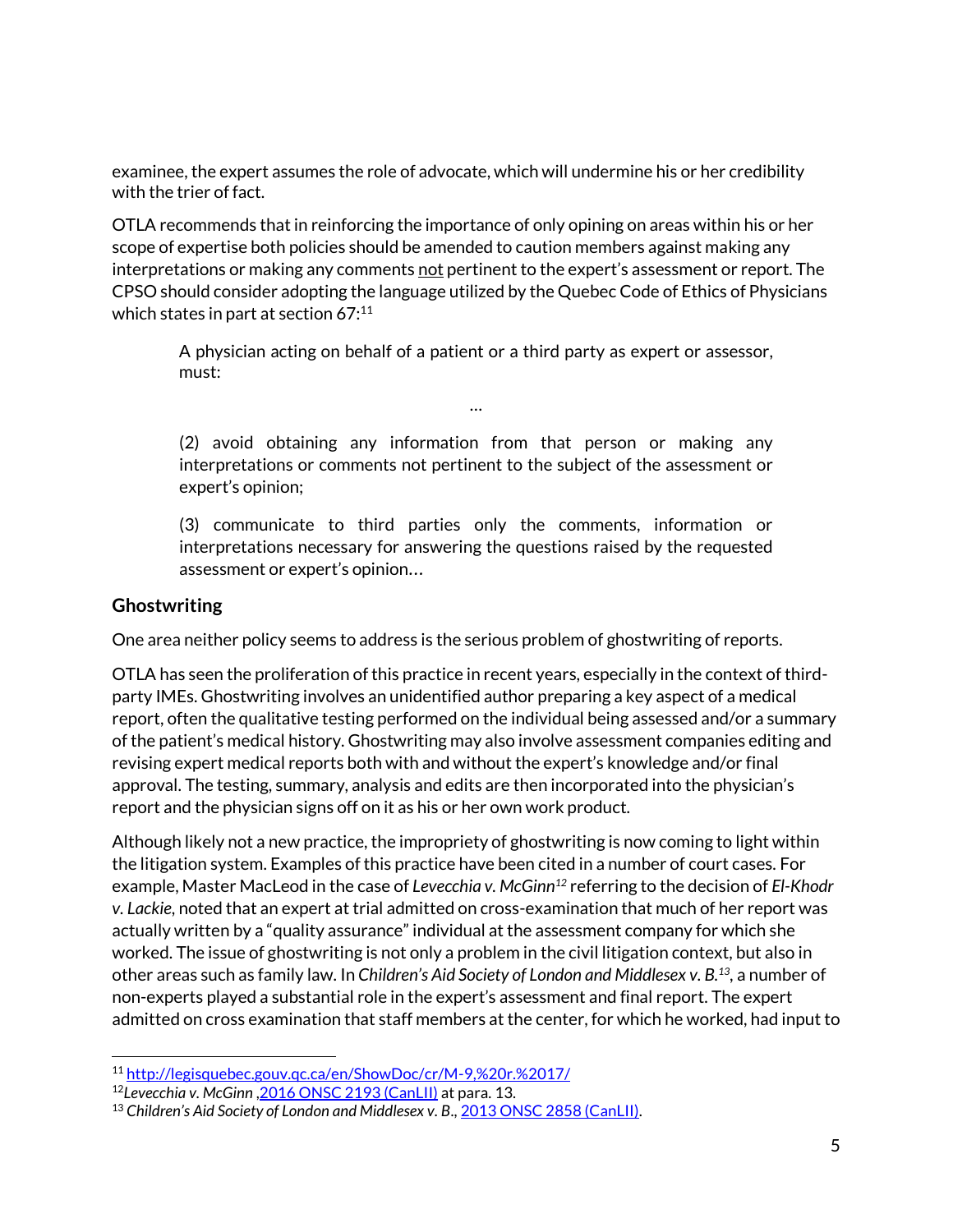various portions of the data collection including interviewing witnesses and that a non-expert social worker drafted substantial portions of the report. He also admitted that the Executive Director heavily edited the report prior to the final version being released. Only one of the nonexperts involved in drafting the report was listed within the body of the report.

IMEs are utilized to analyze an individual claimant's physical or psychological harm in all types of civil litigation. They are routinely utilized in motor vehicle accident litigation and have become an integral part of the evaluation of the current and future needs of MVA victims. Ghostwriting appears to have become a byproduct of the need for multiple IMEs in order to prove or disprove, as the case may be, the injuries that are being claimed. Many IMEs are now being handled through assessment companies, rather than directly by independent physicians. Some of assessment companies, but by no means all, do substantial work on the assessment and medical reports. This work includes reviewing and summarizing the medical records, doing testing, inserting "standardized" passages in the report, and editing the report. The parties are not advised of the identity of those who do this work, their qualifications to do the work, the work they actually do, or the work that was done by the physician including whether the physician reviewed and approved the final report before signing it.

Ultimately, the practice of ghostwriting brings the propriety and impartiality of expert reports into question as an individual reading the report would have no idea that the assessment or conclusion in the report is not that of the physician whose name appears as the sole author of the report. Recent articles<sup>14</sup> and court decisions<sup>15</sup> are raising concerns with the propriety of this practice and demanding a stop to this practice. As stated by the Court in the case of *Kushnir v. Maccari*: 16

The issue of who actually wrote the report is of particular concern to the litigation bar as many cases are resolved prior to trial on the basis of the expert reports received, which form the basis of counsel's assessment of the case and subsequent offers to settle. The parties pay substantial fees to experts for their reports and they have a right to expect those reports to be written by the author of the report. **If the parties cannot rely on the reports being actually written by the author of the report, it attacks the very foundation and purpose of the expert report in the first place, and frankly wreaks havoc with the litigation process. If reports cannot be relied upon, unnecessary litigation is promoted**. [emphasis added].

OTLA recommends that the CPSO add a provision in both policies *specifically prohibiting* its members from submitting a medical report as his or her own when a ghostwriter is involved. OTLA recognizes that some aspects of a report, especially medical assessments or files with complex and

<sup>14</sup> See *Insurance assessment firms altered, ghostwrote accident victim reports* (Globe and Mail originally published December 4, 2017). [https://www.theglobeandmail.com/news/investigations/insurance](https://www.theglobeandmail.com/news/investigations/insurance-assessment-firms-altered-ghostwrote-accident-victim-reports/article37193127/)[assessment-firms-altered-ghostwrote-accident-victim-reports/article37193127/.](https://www.theglobeandmail.com/news/investigations/insurance-assessment-firms-altered-ghostwrote-accident-victim-reports/article37193127/) 

<sup>15</sup> See for example the decisions of *Kushnir v. Maccari*[, 2017 ONSC 307 \(CanLII\),](https://www.canlii.org/en/on/onsc/doc/2017/2017onsc307/2017onsc307.pdf) *Levecchia v. McGinn* [,2016](https://www.canlii.org/en/on/onsc/doc/2016/2016onsc2193/2016onsc2193.html?resultIndex=1)  [ONSC 2193 \(CanLII\)](https://www.canlii.org/en/on/onsc/doc/2016/2016onsc2193/2016onsc2193.html?resultIndex=1) at para. 13 and *Children's Aid Society of London and Middlesex v. B*., [2013 ONSC 2858](https://www.canlii.org/en/on/onsc/doc/2013/2013onsc2858/2013onsc2858.html?resultIndex=1)  [\(CanLII\).](https://www.canlii.org/en/on/onsc/doc/2013/2013onsc2858/2013onsc2858.html?resultIndex=1)

<sup>16</sup> *Kushnir v. Maccari*[, 2017 ONSC 307 \(CanLII\)](https://www.canlii.org/en/on/onsc/doc/2017/2017onsc307/2017onsc307.pdf) at para. 31.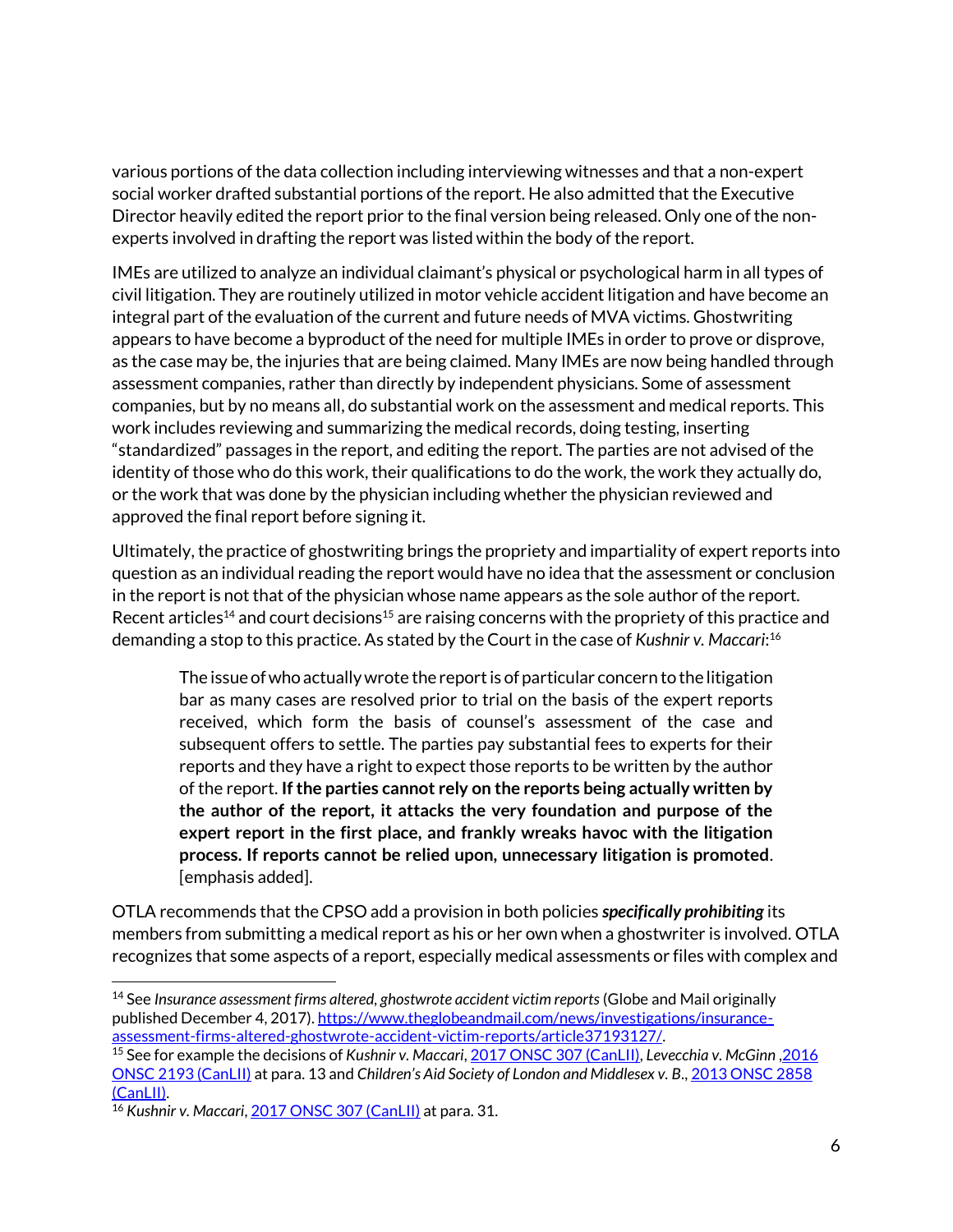long medical histories, may require the input of multiple parties in order to complete. To the extent that a physician relies on a summary of facts or other work prepared by someone else in his or her report, the CPSO policies should add provisos that the summary *not* form part of the expert or third-party report unless that summary is provided as a separate addendum signed by the individual who reviewed and summarized the medical records or did the other work with a summary of his or her qualifications. This full disclosure is necessary for transparency in the litigation process and to enable litigation parties to properly evaluate the validity and strength of a report and the merits of the overall case. It is also necessary for the integrity of the medical profession to prevent non-experts from providing and revising medical opinions.

#### **Assessment Centers & Electronic Signatures**

Many IMEs, especially in the context of MVA litigation, are now being conducted through assessment centers. An assessment center may be owned or operated by a physician, other health care providers, or other unregulated persons. Third parties, such as insurance companies, retain an assessment center to decide what IMEs should be conducted, to select and retain the appropriate physician to prepare the report from the physicians on the assessment center's roster, and to provide the third party with a report from the physician on the assessment center's letterhead. As discussed above in the Ghostwriting section, in order to expediate or assist in an IME other individuals within the assessment centers, who are not themselves physicians, will author portions of the IME that will be ultimately attributed to a physician. The role of other individuals at the assessment centers contributions to IMEs has not been readily transparent. More importantly, their true influence on the final report, and even the opinions themselves, is often unclear. Reports, signed by doctors, are for the most part silent on whether the physician drafted the entire report or whether any other individual had influence on the final opinion set out in the report. It is often not clear whether physicians have reviewed entire medical briefs or summaries prepared by other individuals at the assessment center. Neither of the CPSO policies appears to address these glaring problems.

In addition, unfortunately, some of our members have encountered scenarios where a physician's electronic signature has been utilized in attributing an IME report as the physician's sole work product even though the physician ultimately had little hand in preparing the report or reviewing the records of the patient's healthcare they allegedly assessed. OTLA is concerned that physicians' electronic signatures may be improperly used in an assessment center by attributing an IME report to a physician that he or she has not in fact authored or finalized. In a report that has the weight that these IMEs do in the litigation process, it is imperative that only the physician be permitted to add his or her signature to a report. OTLA recommends that the CPSO must clarify that physicians are solely responsible for the use of their electronic signatures and should properly guard against the potential for the misuse of electronic signatures on these reports.

Although the CPSO is not able to regulate these assessment centers, the CPSO is able to regulate its physician members. As discussed above, both policies should specifically prohibit ghostwriting of physician reports. Ghostwriting of the opinion section of the report should be barred. Any reliance on summarizes, drafted by other individuals, used in preparation for the report should clearly be noted and the author of the summaries should be disclosed in the report. If a report is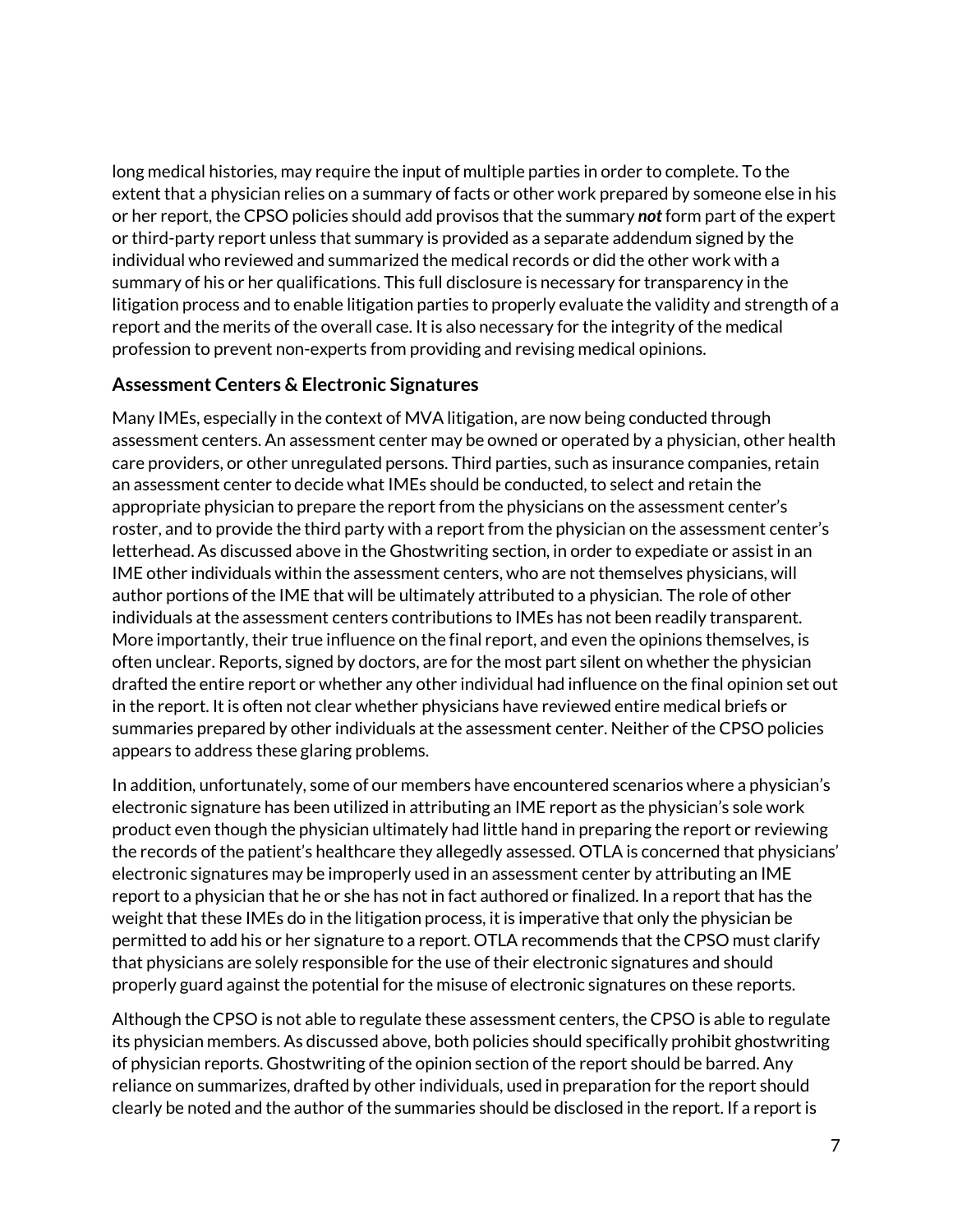prepared jointly with other individuals or other physicians then all authors should be signing the report and clearly indicate which sections they authored.

In addition, OTLA recommends that both policies should specifically prohibit a physician's electronic signature from being utilized in a medical report unless that physician has specifically authored that report and authorized the use of his or her signature for that specific report. A physician should always safeguard his or her electronic signature, and should ultimately be held responsible for how and when that signature is utilized. Equally, to the extent that a physician elects to perform IMEs through an assessment center, he or she should also be held responsible by the CPSO should that assessment center improperly attribute a report to that physician.

## **Presence of Observers During IMEs.**

Often a physician conducting an assessment for a medical report will have an individual from their office or the assessment center in the room during the assessment. This is often true when a male assessor is assessing a female examinee. Our members have expressed their clients' frustration at being denied that same right to have an observer or family member in the room during an assessment. An examination is typically conducted because the examinee has been involved in some sort of incident for which he or she is claiming physical or psychological harm. An examination by a physician they have never met, when they are at their most vulnerable, can increase those feelings of harm the examinee may be experiencing. OTLA recommends that the both policies be amended to permit examinee requests for family members or observers to be present when an examination be conducted. OTLA recognizes that, in many cases, physicians performing these types of review are attempting to get all necessary information to complete their reports. A physician's work should not be interfered with and, to the extent the CPSO considers making this recommendation, OTLA recommends that the CPSO also add a provision that the observer be advised that they cannot interfere or intervene in any way in the assessment being conducted by the physician. However, ultimately it is OTLA's position that the examinee should be afforded the right to have a family member or observer present for their own comfort during the assessment. The current situation is one sided – where the assessor often has someone in the room but examinees are not afforded the same courtesy.

# **Video/Audio Recording of IMEs**

Video or audio recording of assessments by physicians in the context of a medico-legal or IME report is becoming very common. It often affords a physician the ability to examine the examinee without having to frequently stop to record his or her impressions. OTLA agrees with the wording currently utilized in the Third Party Report Policy that, "Physicians **must** ensure any arrangements with respect to observers or recording are mutually agreeable to the parties involved." However, OTLA is concerned that current policies are not strong enough regarding how audio or video recordings are to be utilized and the specific method by which consent to records is being obtained. The policies require that, prior to recording an assessment, a physician **must** obtain clear written and verbal consent from the examinee. OTLA strongly urges that the CPSO also add wording requiring that, where a consent is being sought for a recording, that the examinee be afforded an opportunity to contact their counsel prior to signing the consent. Too often our clients